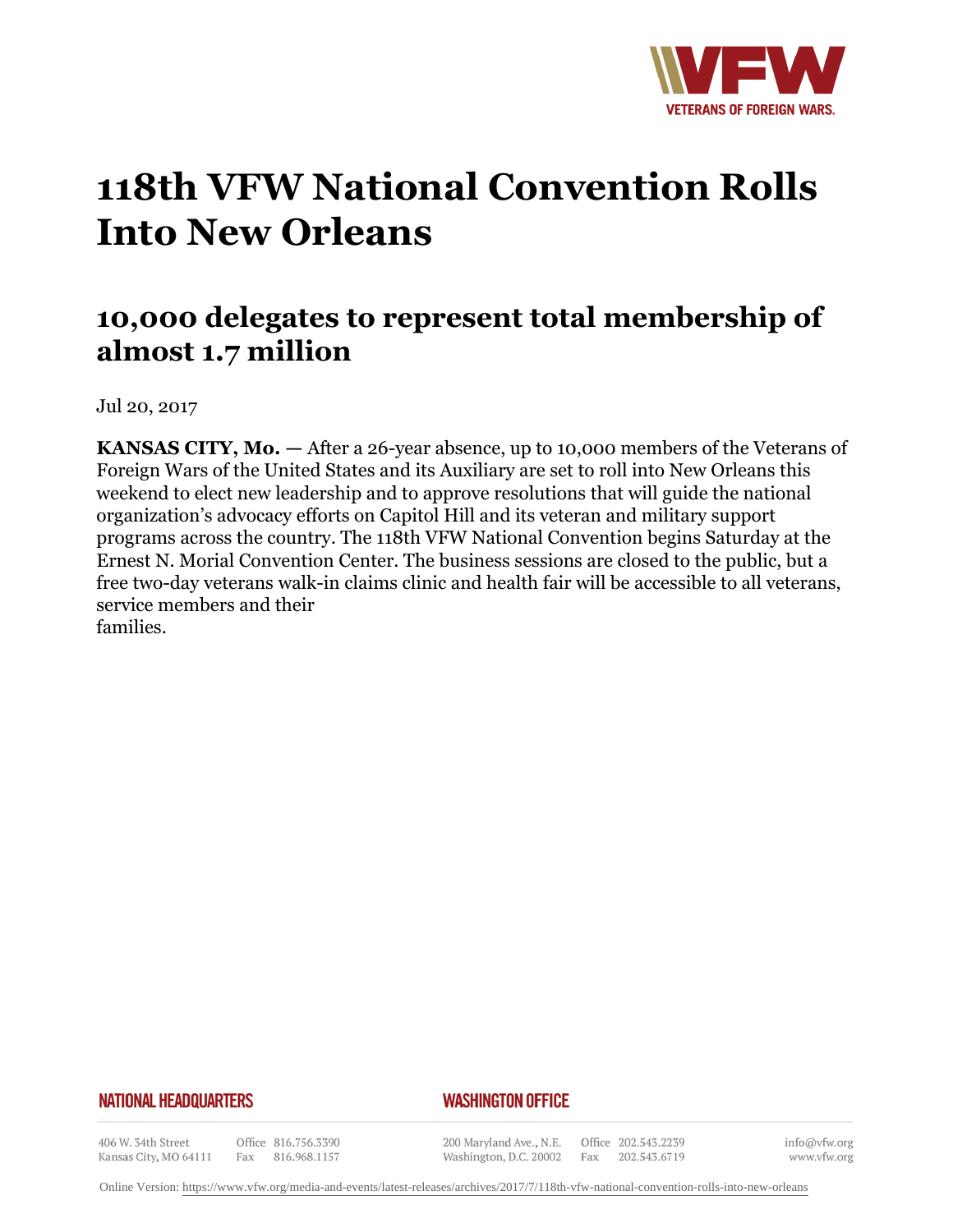

"We are very fortunate to have Secretary of Veterans Affairs Dr. David J. Shulkin as our keynote speaker on Monday," said VFW National Commander Brian Duffy. "He has the most difficult job in Washington, and we look forward to hearing how the VA is healing in the aftermath of the nationwide crisis in access to care and confidence, as well as to hear from all our exceptional award recipients and special guest speakers."

National awards to be presented or recognized at the 118th National Convention include:

- VFW Outstanding Post Special Project Award to VFW Post 11999, Cloudcroft, N.M.
- VFW Americanism Award to Delta Airlines Honor Guard
- VFW Armed Forces Award to <u>Gen. Richard A. Cody, U.S. Army retired, and Chairman</u> of the Board of Homes for Our Troops
- VFW Voice of Democracy \$30,000 1st-place winner Savannah Wittman
- VFW News Media Award to Darrell Ehrlick, editor, Billings Gazette (Mont.)
- VFW Accredited Service Representative of the Year Award to Raymond Denisewich
- VFW Hall of Fame Award to <u>combat-wounded Iraq veteran and comedian Bobby</u> Henline
- VFW Aeronautics & Aerospace Award to **NASA** astronaut and Navy Capt. Christopher J. **Cassidy**